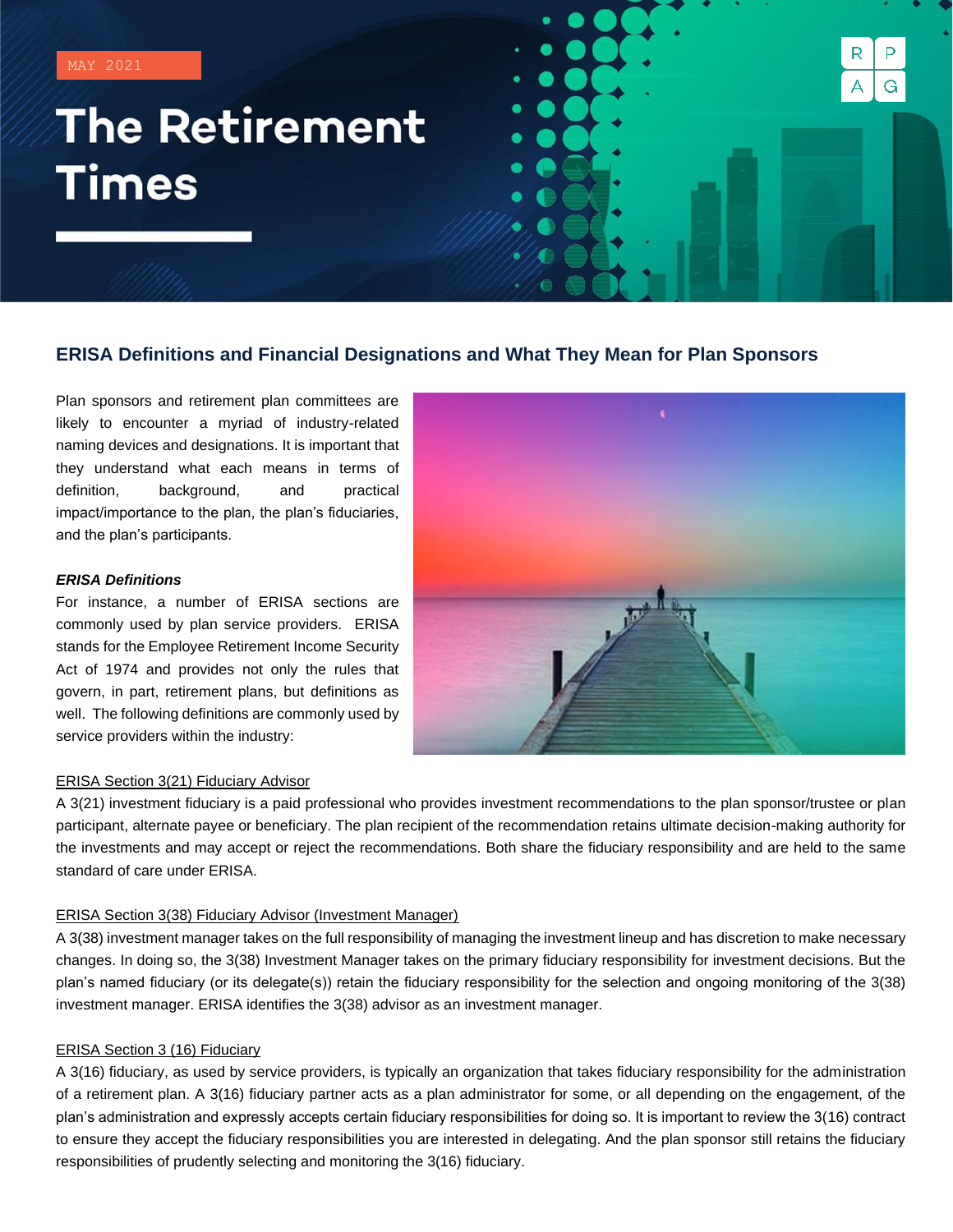# *Financial Industry Designations*

In addition to the above ERISA-defined fiduciary roles it is common for individual representatives of retirement industry service providers to carry certain financial designations. These designations represent a broad spectrum of time commitment and education in addition to having different focuses in terms of industry-related expertise. The following are some of the more broadly utilized designations in the retirement industry (in no particular order):



# CFA® – Chartered Financial Analyst®

The Chartered Financial Analyst® or CFA® designation is an internationally recognized certification issued by the CFA Institute. It is earned by completing an arduous self-study program and three separate 6-hour exams increasing in difficulty over several years. These studies typically take about 700-950 hours to complete, and then a CFA® charterholder must complete four years of relevant work experience.

A CFA® charterholder is educated and tested on a wide array of topics including investments, statistics, and statistical analysis, along with economics, financial modeling, and corporate finance. A CFA® charterholder must also follow all prescribed ethical guidelines.

Someone with this designation often works in the corporate investing field and provides a high level of investment counsel, working with clients on investment and financial analysis.

### CIMA® – Certified Investment Management Analyst

The Certified Investment Management Analyst or CIMA certification indicates an advisor with skills in evaluating investment managers and others who provide financial products and services. A CIMA professional can consult with clients by helping to determine what products and investments are in their best interest.

A CIMA designation indicates knowledge and interest surrounding investments, portfolio management, behavioral finance, and economics focusing on asset allocation and investment consulting. A CIMA professional typically advises high net worth companies or individuals, assessing risk and making decisions for the individual or entity it serves.

# CFP – Certified Financial Planner

A Certified Financial Planner certification (CFP) indicates that the financial planner has significant expertise in personal financial planning, portfolio management, budgeting, estate planning, and taxes. Financial planners are typically work with individuals to build a financial plan.

There is also an ethical component to the certification process, in that each CFP professional must meet ethical fitness standards and agree to always put the client's needs first.

# ChFC – Chartered Financial Consultant

The Chartered Financial Consultant (ChFC) certification is similar to the CFP but doesn't require completing a board exam. The ChFC certification focuses on all aspects of financial planning like investments, tax, estate planning, and insurance.

A ChFC professional typically works on comprehensive financial planning and consulting like employee benefits planning, asset protection, and tax planning, estate tax, transfer tax, and gift tax.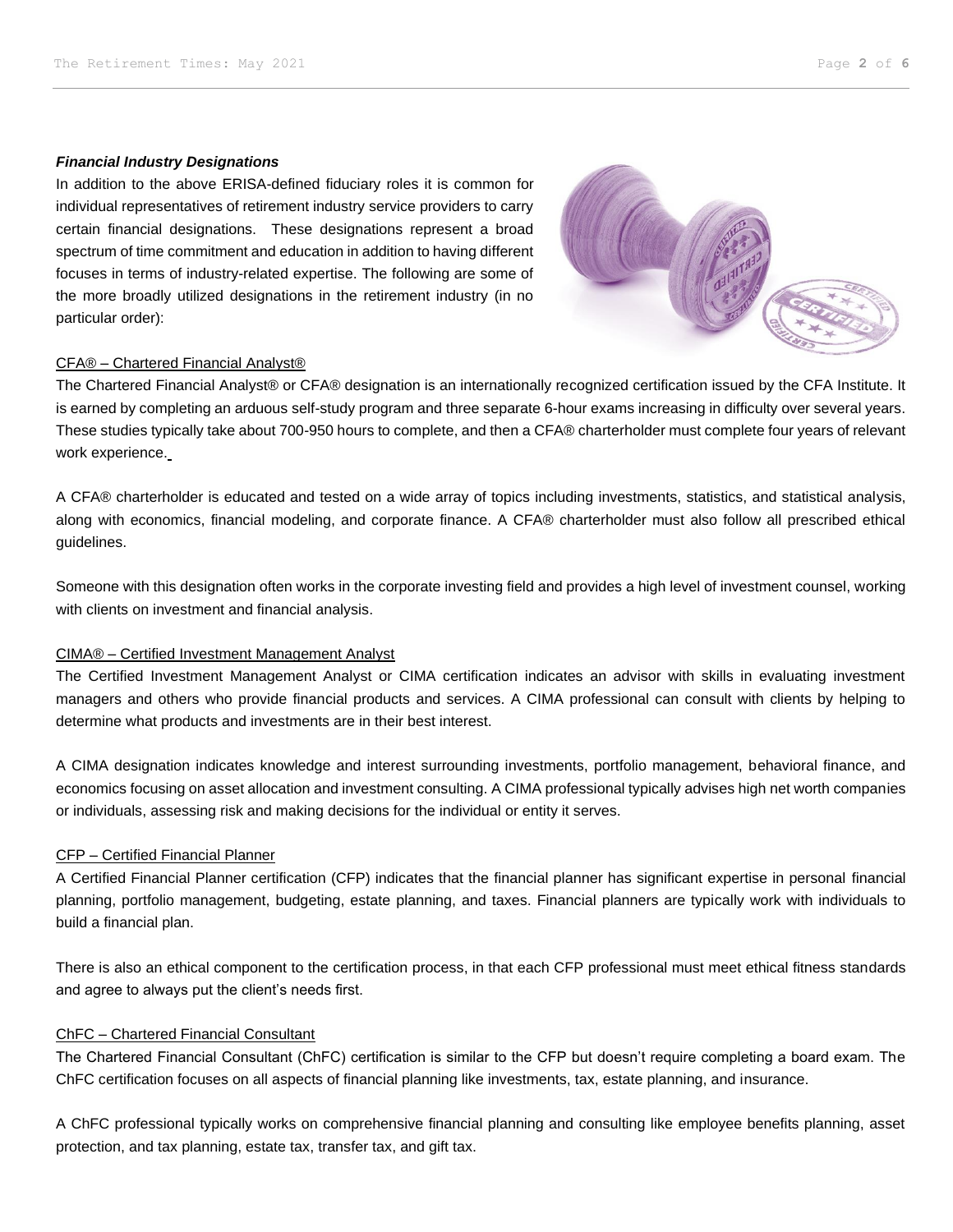A financial advisor's certifications indicate their expertise, specialties, and interests. Be sure to inquire about their clientele in order to determine if they have experience and expertise dealing with plans like yours in terms of size, complexity, and breadth of services you require. It's also important to understand how an advisor is compensated.

# **WFH (Wellness From Home) Challenges Both Participants and Plan Sponsors**

COVID-19 has posed a duel set of related challenges for plan sponsors and participants. For employees, the pandemic has pitted more immediate financial needs against prioritizing planned savings — and shifted the traditional focus of employee-sponsored financial wellness programs from the future to the present. And sponsors face the difficulty of effectively engaging remote workers showing increased demand for financial wellness programs. Prudential's 2020 Plan Sponsor Pulse Survey data shows 72% of sponsors reporting greater utilization, with 28% indicating a significant increase.

With that in mind, plan sponsors can use several strategies to help weary workers engage with the organization's financial wellness program — no matter where they are.

**Bite-size is better.** Gear your educational content toward shorter, more focused personal finance topics. Modular programming will help accommodate the many interruptions and divided attention that's increasingly common among remote workers.

**Make it fun.** Presentations don't have to be "Dancing With The Stars" production numbers, but take steps to keep the subject matter fresh and engaging to compete with 9 to 5+ computer time. Use gamification to counteract screen fatigue. If employees can earn points, digital badges, certificates or rewards, they may be more apt to tune in and participate.

**Gentle reminders.** You used to post notices about educational events on the company bulletin board that remote workers no longer see. Email reminders and text notifications can help keep those working from home in the loop be sure, however, to ask employees about their contact preferences, and don't blow up their inbox or cell phone.

**Diversify. Diversify. Diversify.** Useful for more than just investing, format diversification helps accommodate the different ways people like to learn. Some may digest written content better. For others, an infographic or video is more effective. Use analytics to track usage and see what's preferred. Why not create a financial wellness podcast that employees can listen to during their treadmill workout?



**Track down the tech averse.** You may have a segment of your employee population who showed up reliably for one-on-one meetings and live events to receive information, but haven't logged in for a single webinar. You don't want these folks to fall through the cracks now. Consider phone calls and even snail mail reminders to make sure they don't disconnect.

**Rethink programming.** You may want to shift content toward more immediate participant concerns such as debt management, emergency savings, budgeting or any other areas of interest identified. Track engagement with your wellness program and double down on the topics and tactics that perform best.

Remote work has challenged traditional financial wellness programming delivery methods, but it's also an opportunity to reach an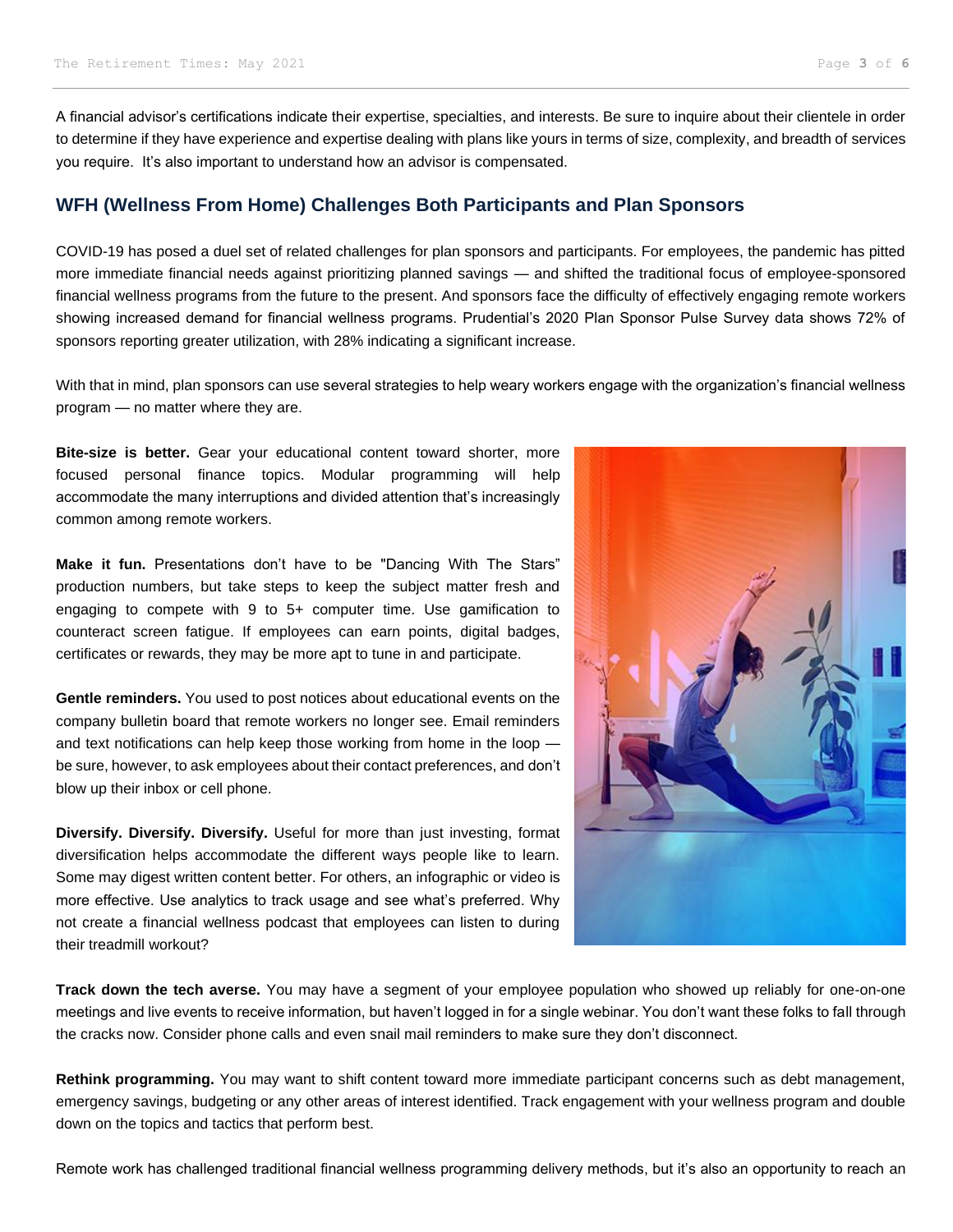audience with a newfound interest in new ways. Take advantage of their attention while you have it.

Sources <https://news.prudential.com/content/1209/files/2020PSPulseSurveyCovid19.pdf> <https://news.gallup.com/poll/321800/covid-remote-work-update.aspx> <https://www.pewresearch.org/social-trends/2020/12/09/how-the-coronavirus-outbreak-has-and-hasnt-changed-the-way-americans-work/>

# **5 Tactics to Increase Retirement Plan Participation**

Employees fail to enroll in their retirement plan for a variety of reasons. They may be intimidated if it's their first time around or they might not fully understand and appreciate the benefits (or the downside of not participating). Some could be concerned about "locking up" their money — and others might worry so much about making the "wrong" investment decision that they procrastinate making any decision at all.

As a plan sponsor, you know the advantages of offering a retirement plan for you, including: employee recruitment, increased retention, reduced worker stress, higher productivity and tax benefits. Higher participation and contribution rates can also reduce the chance the plan will fail discrimination testing and be subject to financial consequences if needed corrections aren't made on time.

But the key to unlocking all the retirement plan benefits for both you and your employees is not simply having a plan, but making sure that enough workers actually use it. Here are 5 things you can do to grow your participant ranks.

**1. Enroll everyone.** A recent Vanguard survey of 8,900 small business retirement plans found a dramatic effect of automatic enrollment on employee participation rates: 83% with automatic enrollment versus 58% without. And if you need more convincing, Vanguard's How America Saves 2019 Report found that contribution rates were also higher in automatic-enrollment plans versus voluntary plans: 7.1% to 6.7%.

**2. Offer a Roth.** For employees who want to enjoy tax-free income in retirement, providing a Roth option may motivate enrollment. And with no income cap, this move may also be appreciated by highlycompensated employees who earn too much to qualify for a Roth IRA. Additionally, you may tempt younger workers with a longer timeline to retirement who want to take advantage of the lower tax rate they're paying now as opposed to what they believe they might face later on.

**3. Go multimedia.** Offer retirement plan information to participants across a variety of modalities. Some may prefer in-person meetings, while others would



rather watch a YouTube-style video at their leisure. And still others might prefer scribbling notes in the margins of a pamphlet. Provide education about retirement plan benefits in a way that's accessible for everyone, no matter their degree of financial sophistication. Answer questions in short- and long-form, at basic and more advanced levels — and in as many media formats as possible.

**4. Simplify. Simplify. Simplify.** It should be easy and straightforward for participants to sign up or make changes to their retirement plan elections or contributions. Changes should only take a few clicks, whether from a laptop, mobile phone or tablet. Optimize a seamless web experience for each platform.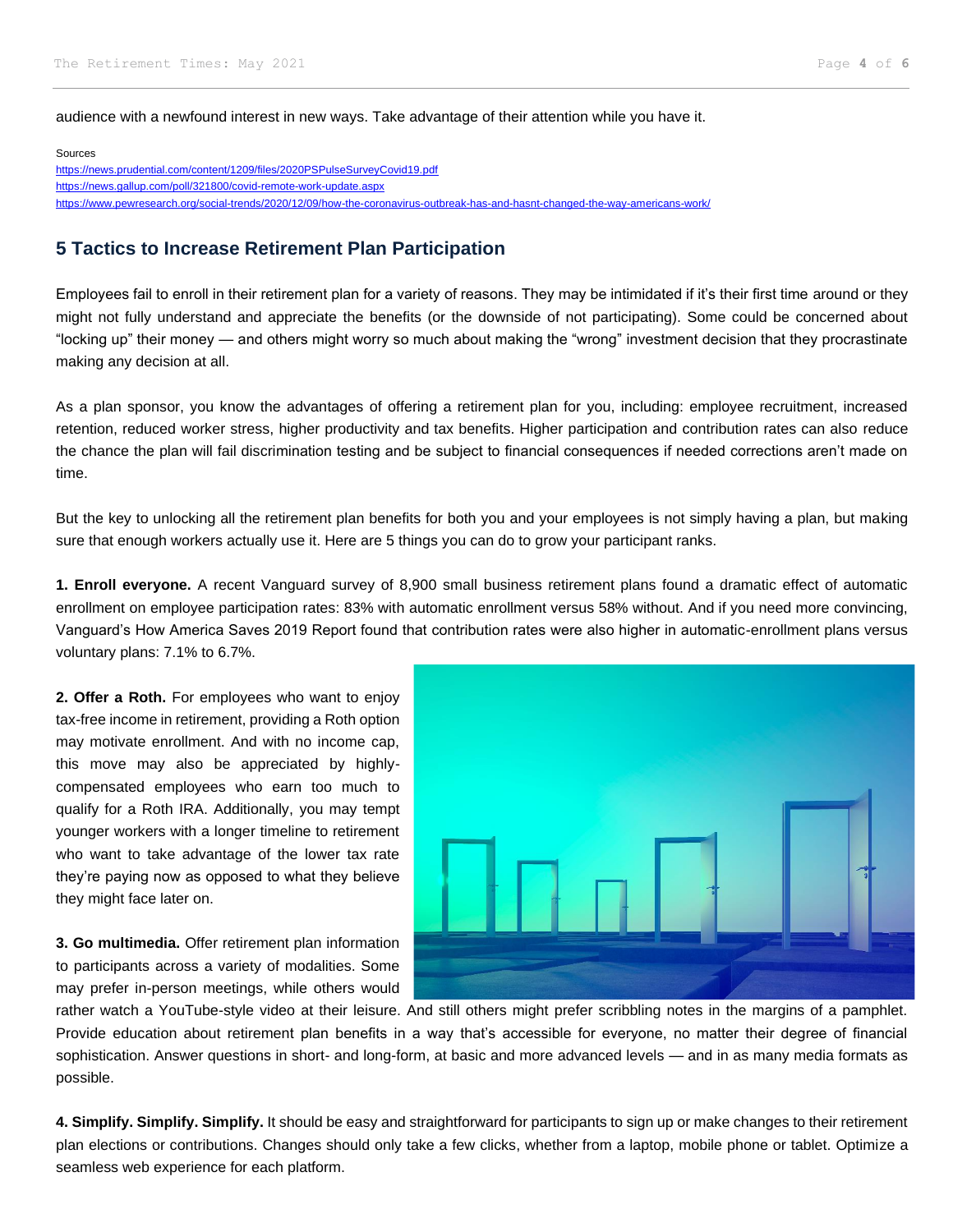**5. Why wait?** Shorter waiting periods allow new employees to start a saving habit straight out of the gate. It can also be an attractive feature when recruiting seasoned candidates who don't want to interrupt their retirement savings. So, consider shortening — or even eliminating — waiting periods altogether. Want to take the notion of instant gratification one step further? Consider allowing immediate vesting, which can help make your organization more competitive to draw top talent and further encourage participation in the plan.

#### Sources

<https://institutional.vanguard.com/VGApp/iip/site/institutional/researchcommentary/article/InvComHASsmallBusinessInsights> <https://pressroom.vanguard.com/nonindexed/Research-How-America-Saves-2019-Report.pdf> [https://scholar.harvard.edu/files/laibson/files/plan\\_design\\_and\\_401k\\_savings\\_outcomes.pdf](https://scholar.harvard.edu/files/laibson/files/plan_design_and_401k_savings_outcomes.pdf) <https://hbr.org/2020/10/employers-need-to-reinvent-retirement-savings-match> [https://www.psca.org/PR\\_2020\\_63rdReport](https://www.psca.org/PR_2020_63rdReport)

# **Participant Corner**

# **What's an HSA and is it Right for You?**

Health savings accounts (HSAs) have grown tremendously in popularity over the past few years. You've probably heard of them or maybe your employer offers one. This memo will uncover answers to common questions you may have about HSAs.

# **What's an HSA?**

A type of savings account that allows you to set aside money on a pretax basis to pay for qualified medical expenses.

### **Can anyone get an HSA?**

In order to open an HSA, an individual must first enroll in a qualified high deductible health plan (HDHP).

I've heard HSAs have triple-tax advantages, what are they?

- 1. Contributions are tax-deferred and eventually even possibly tax free (see #3).
- 2. Contributions can be invested and potentially grow tax free (see #3).
- 3. Withdrawals aren't taxed, if used for qualified medical expenses.

#### **If I change employers, what happens to my HSA?**

HSAs are completely portable for employees, meaning you may take it with you if you change employers.

# **Do I lose my HSA funds at the end of the year?**

No. The balance can grow and carry from year to year and can also be invested.

# **What can I pay for with my HSA?**